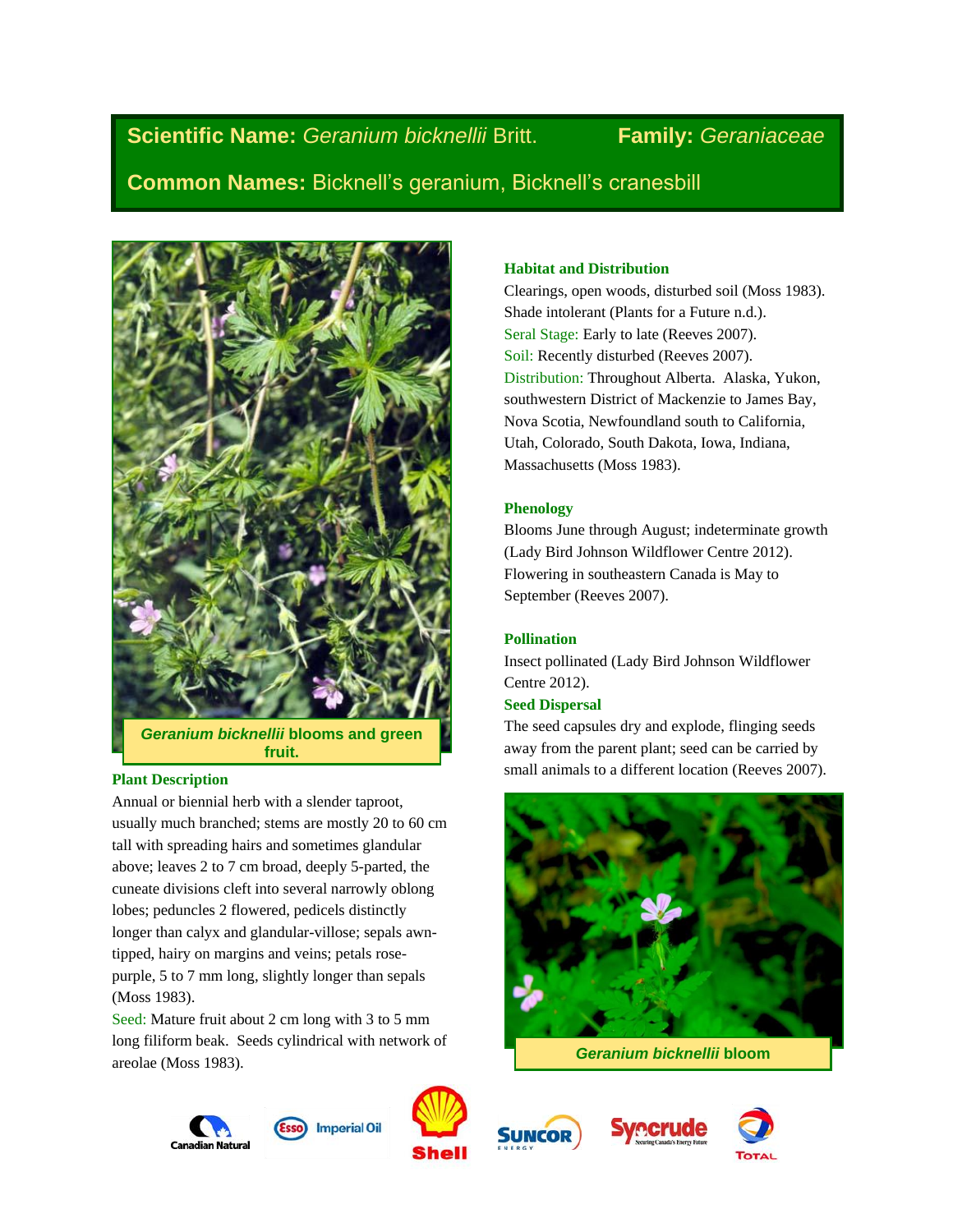### **Symbiosis**

Other species of *Geranium* form vesicular-arbuscular associations with mycorrhiza.

#### **Seed Processing**

Collection: Seeds can be hand-picked into bags. Seed Weight: 1.84 g/1,000 (Royal Botanic Gardens Kew 2008).

Harvest Dates: August and September. Cleaning: Air-dry seeds in paper or Tyvek bags at 15 to 25ºC. Crush material or remove large chaff and crush remaining material. Sieve to remove seeds from chaff using appropriate size screens. Storage: Store cool and dry (Reeves 2007). Longevity: Is long lived in soil seed bank (Reeves

2007). Seeds 200 years old and older have been found in the soil however the viability of the seed was unknown (Reeves 2007).

# **Propagation**

Natural Regeneration: Naturally regenerates primarily from seeds (Reeves 2007). Germination: Optimum germination temperature is 20ºC (Baskin and Baskin 2001). Pre-treatment: 90% germination when exposed to heat for 10 minutes at 65 to 100°C (Baskin and Baskin 2002, Reeves 2007). No stratification required (Baskin and Baskin 2001). Direct Seeding: No literature found. Planting Density: No literature found. Seed Rate: No literature found. Vegetative Propagation: No literature found. Micro-propagation: No literature found.

#### **Aboriginal/Food Uses**

Medicinal: Tea was gargled to heal mouth sores and sore throats (Plants for a Future n.d.) or swallowed to treat urinary infections, excessive menstruation, diarrhoea and intestinal diseases (e.g., cholera and dysentery) (Johnson et al. 1995).

## **Reclamation Potential**

An early seral species, *Geranium bicknellii* would establish well on freshly disturbed sites (Tannas 2004).

#### **Notes**

*Geranium bicknellii* is listed as 98% intact (less occurrences than expected) in the Alberta oil sands region (Alberta Biodiversity Monitoring Institute 2014).

Seeds have been found to germinate after fire or on disturbed sites where the soil warms due to an open canopy (Baskin and Baskin 2001, Reeves 2007).

### **Photo Credits**

Photo 1: Jacob Enos, used with permission. Photo 2: E. vander Pijil. Wikimedia commons.

#### **References**

Alberta Biodiversity Monitoring Institute, 2014. The status of biodiversity in the oil sands region of Alberta. Alberta Biodiversity Monitoring Institute, Edmonton, Alberta. 47 pp. [http://www.abmi.ca/FileDownloadServlet?filename=](http://www.abmi.ca/FileDownloadServlet?filename=The%20Status%20of%20Biodiversity%20in%20the%20Oil%20Sands%20Region%20of%20Alberta_2014_Supplemental%20Report.docx&dir=REPORTS_UPLOAD) [The%20Status%20of%20Biodiversity%20in%20the](http://www.abmi.ca/FileDownloadServlet?filename=The%20Status%20of%20Biodiversity%20in%20the%20Oil%20Sands%20Region%20of%20Alberta_2014_Supplemental%20Report.docx&dir=REPORTS_UPLOAD) [%20Oil%20Sands%20Region%20of%20Alberta\\_201](http://www.abmi.ca/FileDownloadServlet?filename=The%20Status%20of%20Biodiversity%20in%20the%20Oil%20Sands%20Region%20of%20Alberta_2014_Supplemental%20Report.docx&dir=REPORTS_UPLOAD) 4 Supplemental%20Report.docx&dir=REPORTS\_U [PLOAD](http://www.abmi.ca/FileDownloadServlet?filename=The%20Status%20of%20Biodiversity%20in%20the%20Oil%20Sands%20Region%20of%20Alberta_2014_Supplemental%20Report.docx&dir=REPORTS_UPLOAD) [Last accessed June 16, 2014].

Baskin, C.C. and J.M. Baskin, 2001. Seeds – ecology, biogeography, and evolution of dormancy and germination. Academic Press, San Diego, California.

Baskin, C.C. and J.M. Baskin, 2002. Propagation protocol for production of container *Geranium bicknellii* Britt. plants. IN: Native Plant Network, University of Idaho, College of Natural Resources, Forest Research Nursery, Moscow, Idaho. [http://www.nativeplantnetwork.org/Network/ViewPr](http://www.nativeplantnetwork.org/Network/ViewProtocols.aspx?ProtocolID=1491) [otocols.aspx?ProtocolID=1491](http://www.nativeplantnetwork.org/Network/ViewProtocols.aspx?ProtocolID=1491) [Last accessed October 8, 2013].

Johnson, D., L. Kershaw, A. MacKinnon and J. Pojar, 1995. Plants of the Western Boreal Forest